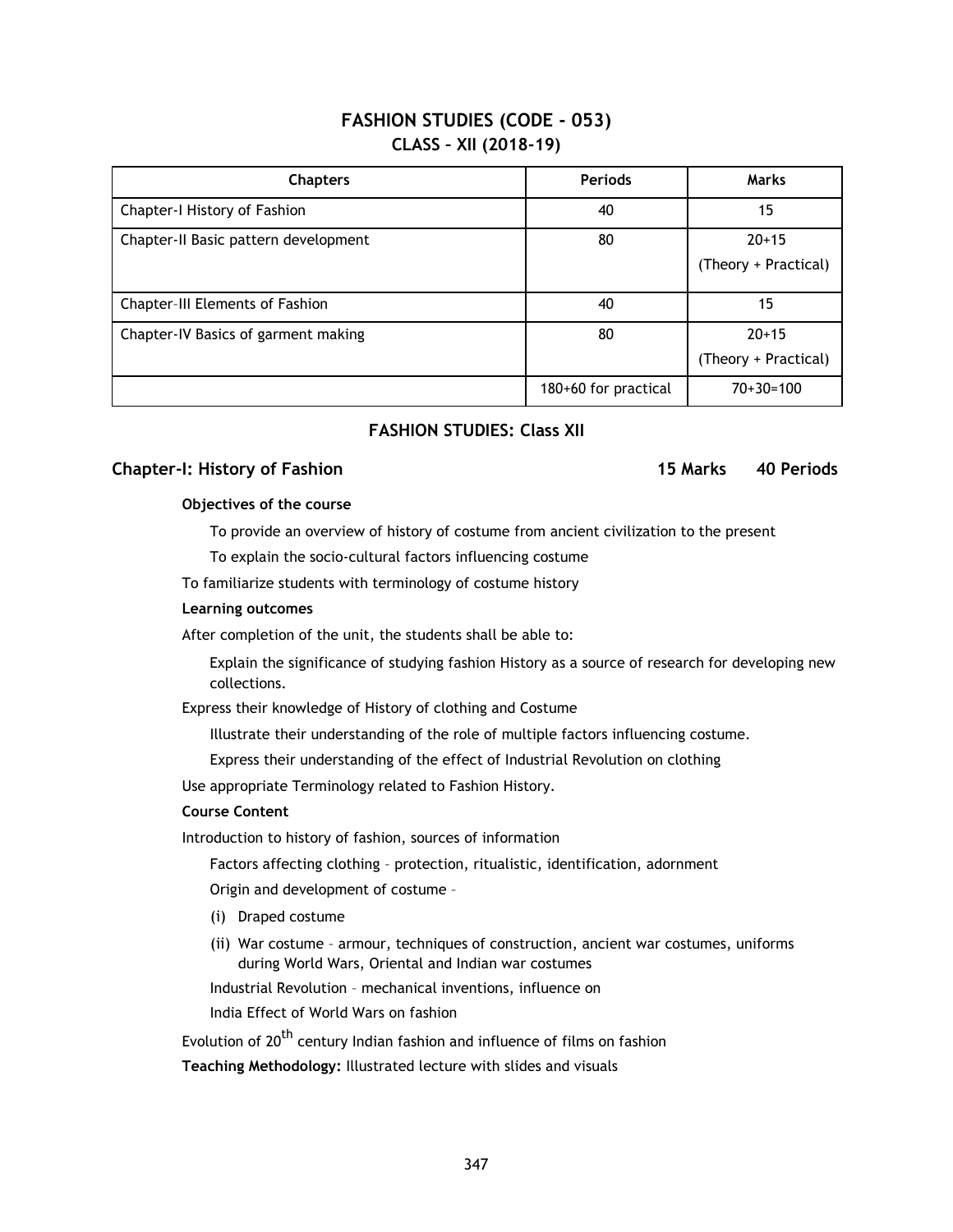#### **Reference Text:**

Kaleidoscope of fashion, by Mehar Castilino Ancient Indian Costume, by Roshan Alkazi

# **Chapter–II: Basic Pattern Development 20 Marks 80 Periods**

# **Objectives of the course**

To introduce students to the World of Fashion Designing through pattern development

To explain the importance of skills for converting a design sketch into a three dimensional form

To develop basic blocks for bodice, sleeve and skirt

To understand and implement the concept and importance of test fits and to convert paper patterns into muslin

#### **Learning outcomes**

After completion of the unit, the students shall be able to:

demonstrate understanding the basic skills of Pattern Making.

demonstrate understanding of the concept of Fit and

Balance.

develop Basic Blocks from measurement charts and body

measurements. test fit and correct the fit of the Pattern.

develop patterns for simple Designs using basic blocks.

### **Course Content**

Methods of measuring body and dress form

Relationships of sizes and measurements

Tools of pattern making

Common terms used in pattern development

Introduction to pattern Development for womenswear – how patterns are made and developed, the importance of fit and balance and methods of achieving it.

Basic Bodice – How to develope it from the standard measurement chart and test fitted on the dress form.

Details such as darts, seam allowance, notches grain lines

etc. Details like Armholes, Necklines – V, U round, square etc.

How to develop basic sleeve block.

How to develop basic skirt block with one dart or two darts, A line and flared skirt

Basics of collar development - basic collars like peter pan & Chinese

Dart manipulation

**Teaching Methodology:** Illustrate lectures with slides, visuals and demonstrations where ever required.

### **Reference Text**

Pattern making by Helen Armstrong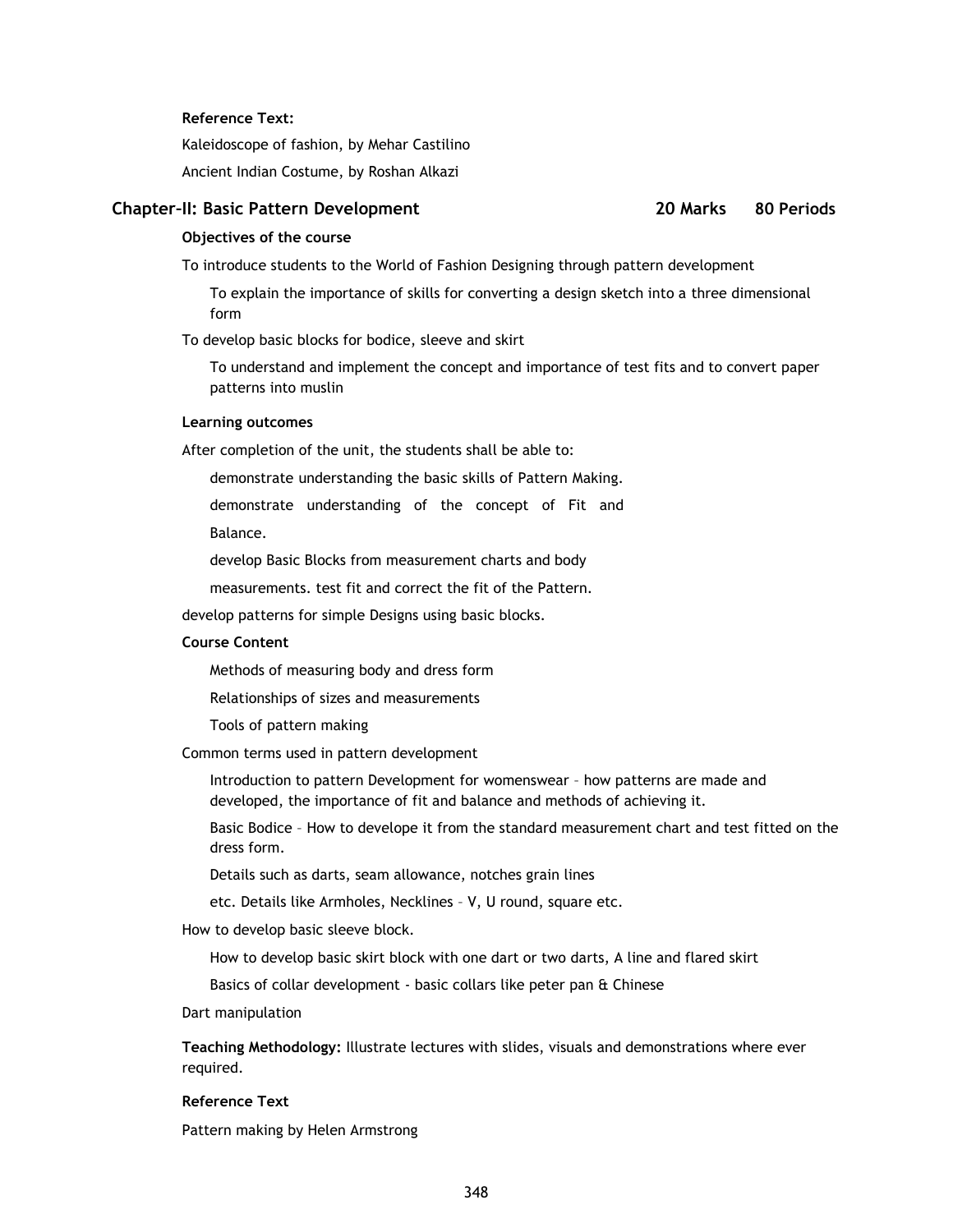Pattern making for women's wear by Winifred Aldrich Pattern making by Pamela Stringer.

# **Chapter-III: Elements of Fashion 15 Marks 40 Periods**

# **Objectives of the course**

To introduce students to the basic segments in fashion clothing

To teach students about fashion, fashion centres, categories of clothing & trims.

To sensitize students about different items of garments in each category i.e. menswear, womens wear and childrens wear

To teach students the difference between high fashion and mass fashion garments.

To distinguish between custom made & ready to wear garments.

### **Learning outcomes**

After completion of the unit, the students shall be able to:

Demonstrate Understanding the segments in Fashion Clothing.

Demonstrate understanding and use of appropriate fashion

terminologies. Exhibit Knowledge about Fashion Centers.

Demonstrate understanding of various categories of menswear, women's wear and children wear.

Demonstrate understanding of trims used in Apparels.

Demonstrate understanding of difference between High Fashion, Mass Fashion and Custom made Clothing.

# **Course Content**

Understanding Fashion definition and overview

Haute couture, High Fashion, Ready to Wear, Mass produced garments

Fashion Capitals

Meanswear - Introduction, Categories, Elements of Design, Shirts, Pants and Shorts, Suits

Womenswear – dresses, blouses, skirts, trousers, kameezes, saris & blouses

Introduction, Indian Womenswear, Elements of design and categories, in womenswear dresses, blouses./ skirts, trousers, kameezes, saris & blouses.

Kids wear – Introduction, garments for different ages - New born, Infants Toddlers, Pre teans and Teans, dungarees

Trims used for the fashion apparel

# **Teaching Methodology: Illustrated lectures with slides and visuals.**

# **Reference Text:**

Concept to consumer by Gini Stephens Frings

Encyclopaedia of Fashion details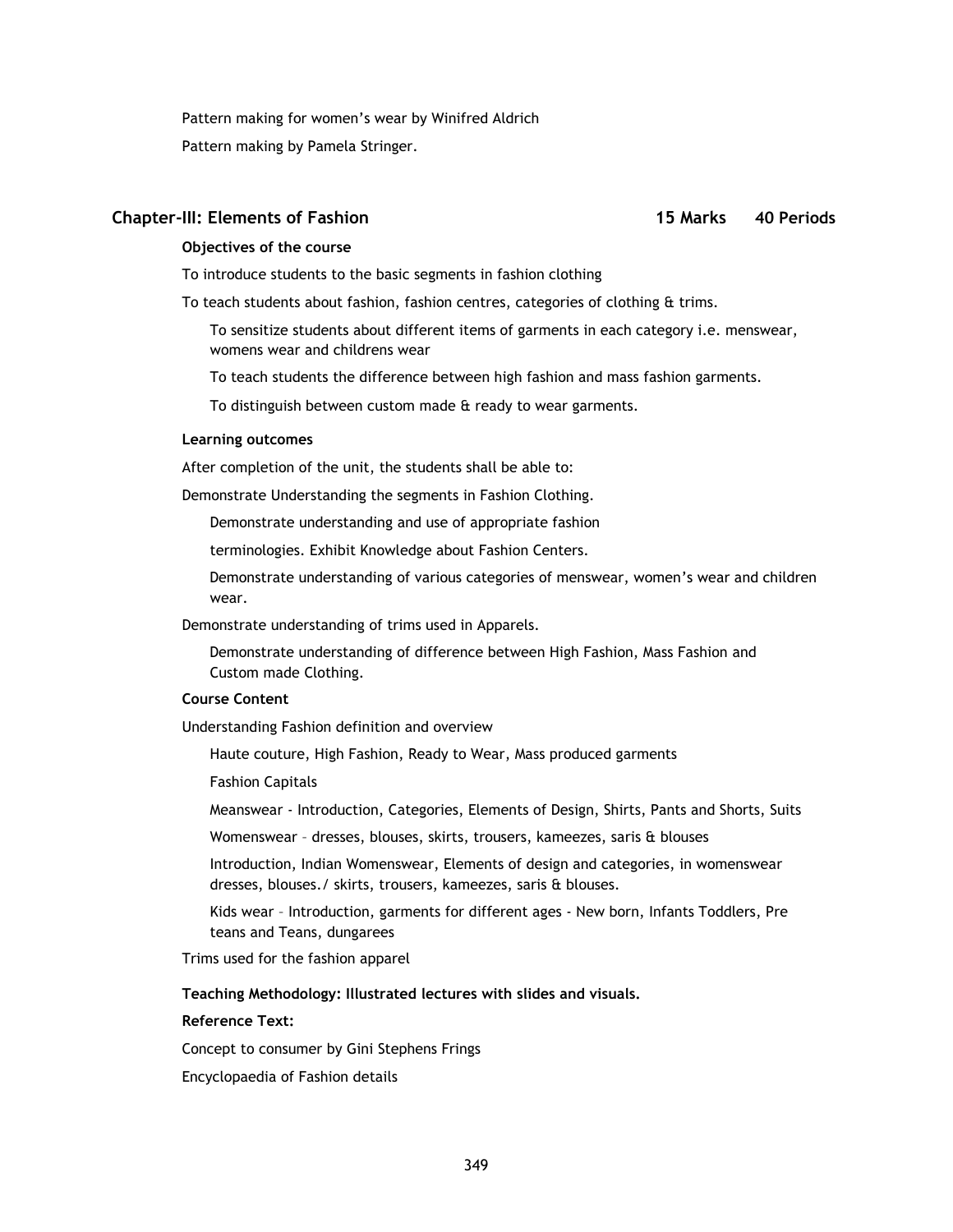# **Chapter-IV: Basics of Garment Making 20 Marks 80 Periods**

#### **Objectives of the course**

To teach students to assemble a garment

To construct a bodice using different seams

To stitch a placket for bodice opening

To finish a neckline using piping and facing

To set a sleeve in the arm hole

### **Learning outcomes**

After completion of the unit, the students shall be able to:

assemble various parts of the garments.

finish a bodice with suitable seam finishes.

attach the sleeves to the armhole.

# assemble of cuffs

make samples of different garment components - sleev cuffs, neckless finishs, plackets.

# **Course content**

Understanding fabric types and selection of underlining, interfacing and inter-lining

Pattern methods, fabric for cutting

Pattern layout and cutting of special fabrics

Assembly of bodice using different seams and appropriate finish for side seam and shoulder seams

## Types of plackets

Appropriate neckline finishes with piping, bias facing and shaped facing of stay stitching

Sleeve attachment to the bodice by setting in the sleeve into armhole

Assembly of cuffs.

**Teaching Methodology:** Illustrate the content with slides, visuals and demonstrations wherever required.

### **Reference Text:**

Encyclopedia of dressmaking by Marshall Cavendish

Readers Digest book of Sewing

Encyclopedia of Sewing

# **Class - XII Practicals**

#### **Chapter-I : History of Fashion**

1. To identify the cultural context of body adornment and its continuation in contemporary society.

- 2. To use visual references to analyze ancient draped garments.
- 3. To analyze the impact of Industrial Revolution during the British Raj in India